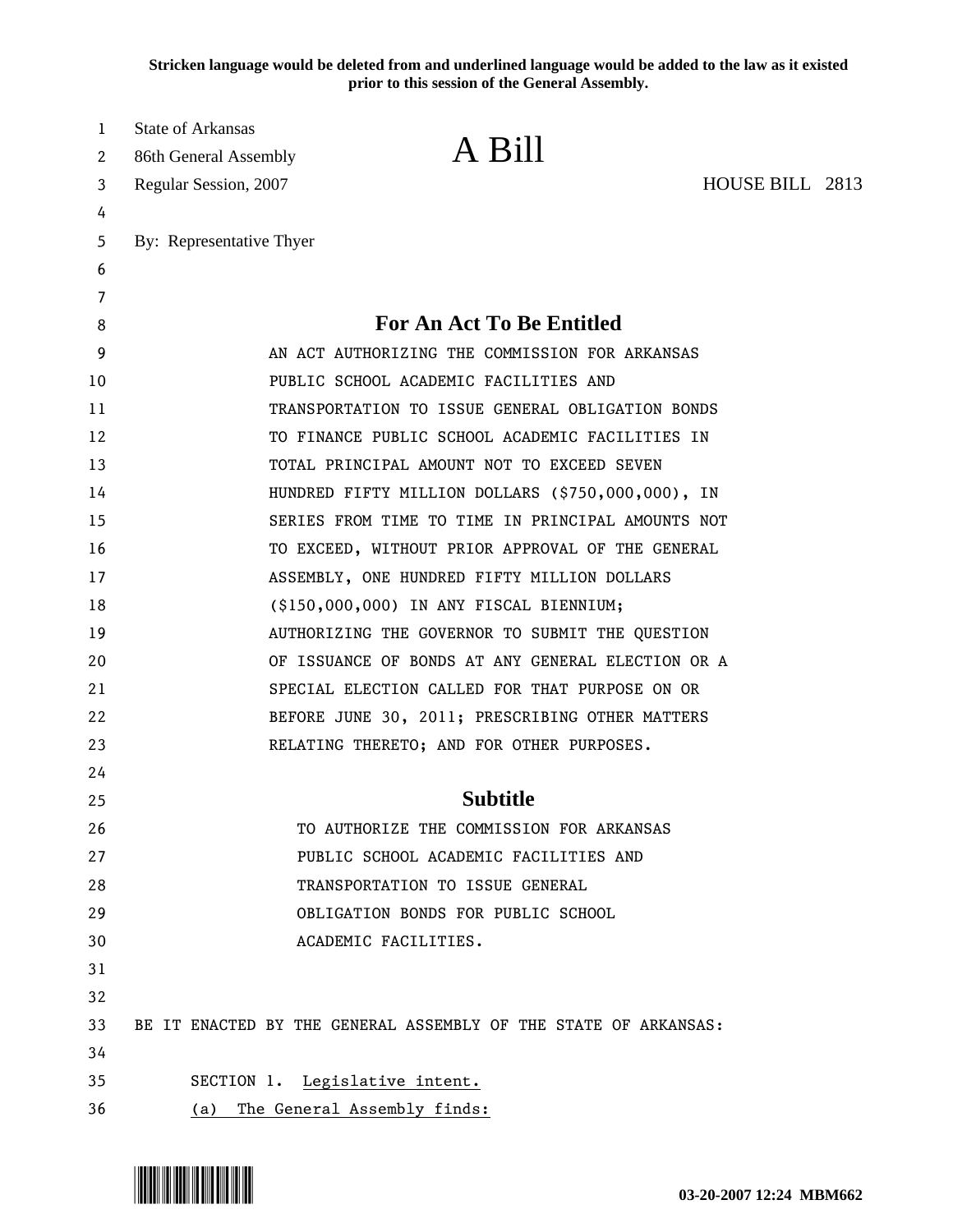| 1  | Holdings in Lake View School District No. 25 v. Huckabee,<br>(1)              |
|----|-------------------------------------------------------------------------------|
| 2  | 351 Ark. 31 (2002), require the State of Arkansas to provide adequate public  |
| 3  | school academic facilities for students in the state; and                     |
| 4  | (2) It is the duty of the General Assembly to guarantee that                  |
| 5  | adequate funds exist to meet public school academic facilities needs.         |
| 6  | The purpose of this act is to provide a mechanism for public<br>(b)           |
| 7  | school academic facilities in the event that moneys on hand are not           |
| 8  | sufficient to meet facilities needs.                                          |
| 9  |                                                                               |
| 10 | SECTION 2. Arkansas Code Title 6, Chapter 20, is amended to add an            |
| 11 | additional subchapter as follows:                                             |
| 12 | $6 - 20 - 2601$ . Title.                                                      |
| 13 | This subchapter shall be known and may be cited as the "Arkansas Public       |
| 14 | School Academic Facilities Financing Act of 2007".                            |
| 15 |                                                                               |
| 16 | 6-20-2602. Definitions.                                                       |
| 17 | As used in this subchapter:                                                   |
| 18 | "Bonds" means any bonds, notes, interim certificates, or<br>(1)               |
| 19 | other evidences of indebtedness;                                              |
| 20 | "Commission" means the Commission for Arkansas Public School<br>(2)           |
| 21 | Academic Facilities and Transportation or its successor;                      |
| 22 | (3) "Debt service" means principal, interest, redemption                      |
| 23 | premiums, if any, and trustee's fees, paying agent's fees, dissemination      |
| 24 | agent's fees, and like servicing fees relative to a bond;                     |
| 25 | (4) "Develop" means to plan, design, construct, acquire by                    |
| 26 | purchase, own, rehabilitate, lease as lessor or lessee, enter into lease-     |
| 27 | purchase agreements with respect to, or install or equip any lands,           |
| 28 | buildings, improvements, machinery, equipment, or other properties of         |
| 29 | whatever nature, real, personal, or mixed;                                    |
| 30 | (5) "Federal Deposit Insurance Corporation" means the Federal                 |
| 31 | Deposit Insurance Corporation or its successor that insures commercial banks; |
| 32 | (6) "General revenues of the state" means the revenues described              |
| 33 | and enumerated in § 19-6-201 of the Revenue Classification Law, § 19-6-101 et |
| 34 | seq., or in any successor law;                                                |
| 35 | "Nationally recognized rating agency" means Moody's<br>(7)                    |
| 36 | Investors Service, Inc., Standard & Poor's, Fitch Ratings, or any other       |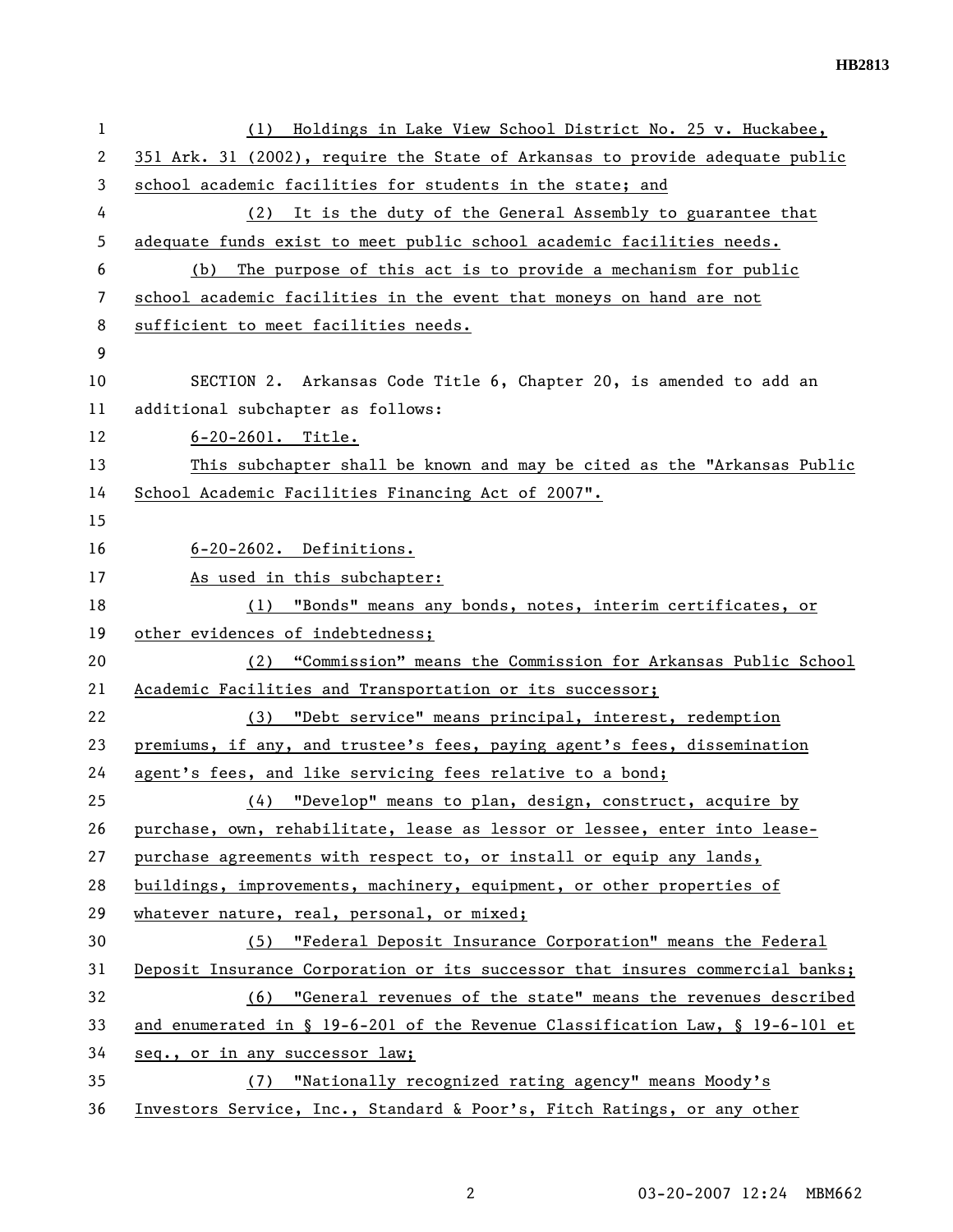| $\mathbf{1}$   | nationally recognized rating agency approved by the State Investing Office;   |
|----------------|-------------------------------------------------------------------------------|
| 2              | and                                                                           |
| 3              | (8) "State Investing Office" means the Treasurer of State for                 |
| 4              | the investment of any funds established on the books of the State Treasury,   |
| 5              | and the commission for the investment of any funds held outside the State     |
| 6              | Treasury.                                                                     |
| $\overline{7}$ |                                                                               |
| 8              | 6-20-2603. Authority to issue bonds.                                          |
| 9              | $(a)(1)$ The commission is hereby authorized to issue bonds of the State      |
| 10             | of Arkansas to be known as State of Arkansas Public School Academic           |
| 11             | Facilities General Obligation bonds, in total principal amount not to exceed  |
| 12             | seven hundred fifty million dollars (\$750,000,000), for the purposes of this |
| 13             | subchapter.                                                                   |
| 14             | The bonds may be issued in one (1) or more series as<br>(2)                   |
| 15             | required under this subchapter.                                               |
| 16             | Unless the General Assembly authorizes a greater principal amount<br>(b)      |
| 17             | to be issued during a fiscal biennium, the total principal amount of bonds to |
| 18             | be issued during any fiscal biennium shall not exceed one hundred fifty       |
| 19             | million dollars (\$150,000,000).                                              |
| 20             | $(c)(1)$ Before any bonds may be issued during a fiscal biennium, the         |
| 21             | commission shall submit to the Governor a written plan:                       |
| 22             | Setting forth criteria to be used by the commission in<br>(A)                 |
| 23             | choosing the public school academic facilities projects to be financed with   |
| 24             | the proceeds derived from the sale of the bonds; and                          |
| 25             | (B) Requesting authorization for the projected maximum                        |
| 26             | principal amount of bonds required to be issued in the fiscal biennium.       |
| 27             | Upon receipt of the written plan, the Governor shall:<br>(2)                  |
| 28             | Confer with the Chief Fiscal Officer of the State<br>(A)                      |
| 29             | concerning whether the annual amount of general revenue funds required to be  |
| 30             | set aside from the General Revenues of the State under the Revenue            |
| 31             | Stabilization Law of Arkansas, § 19-5-101 et seq., for payment of debt        |
| 32             | service requirements in connection with the bonds during either year of the   |
| 33             | fiscal biennium in which the bonds are to be issued would require moneys from |
| 34             | the General Revenues of the State that would work undue hardship upon any     |
| 35             | agency or program supported from the General Revenues of the State under the  |
| 36             | provisions of the Revenue Stabilization Law of Arkansas, § 19-5-101 et seq.;  |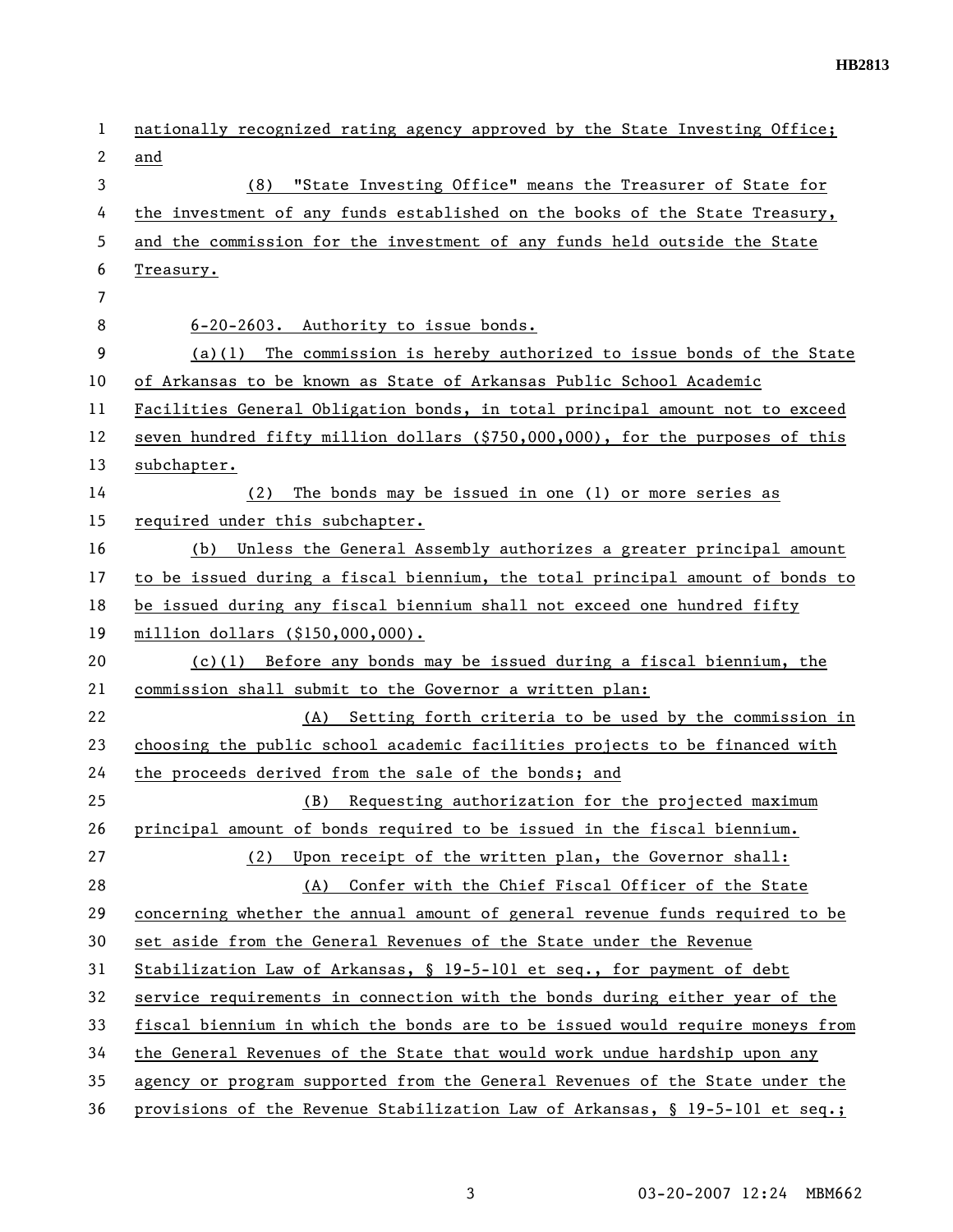| 1  | and                                                                           |
|----|-------------------------------------------------------------------------------|
| 2  | (B) Upon compliance with subdivision (c)(2)(A) of this                        |
| 3  | section, obtain the review of:                                                |
| 4  | The Joint Budget Committee if the General<br>(i)                              |
| 5  | Assembly is in session; or                                                    |
| 6  | The Legislative Council if the General Assembly<br>(ii)                       |
| 7  | is not in session.                                                            |
| 8  | $(d)(1)$ If the Governor deems it to be in the public interest, he or         |
| 9  | she by proclamation shall authorize the commission to proceed with the        |
| 10 | issuance of the bonds in one (1) or more series up to the maximum principal   |
| 11 | amount for the fiscal biennium approved by the Governor.                      |
| 12 | $(2)(A)$ If the Governor refuses to give his or her approval for              |
| 13 | the issuance of the bonds by declining to issue a proclamation approving the  |
| 14 | issuance, he or she shall promptly notify the commission in writing and the   |
| 15 | bonds shall not be issued.                                                    |
| 16 | The commission may resubmit a request to the Governor<br>(B)                  |
| 17 | for the approval of the issuance of the bonds.                                |
| 18 | The issue as resubmitted to the Governor shall be<br>(C)                      |
| 19 | dealt with in the same manner as provided for the initial request for         |
| 20 | authority to issue the bonds.                                                 |
| 21 |                                                                               |
| 22 | 6-20-2604. Terms and characteristics of bonds.                                |
| 23 | The bonds shall be issued in series in amounts sufficient to<br>(a)           |
| 24 | finance all or any part of public school academic facility project costs with |
| 25 | the respective series to be designated in alphabetical order, by the year in  |
| 26 | which issued, or both.                                                        |
| 27 | $(b)(1)$ Each series of bonds shall have the date as the commission           |
| 28 | determines and shall mature or be subject to mandatory sinking fund           |
| 29 | redemption as determined by the commission, over a period ending not later    |
| 30 | than thirty (30) years after the date of the bonds of each series.            |
| 31 | (2) Pending the issuance of bonds under this subchapter, the                  |
| 32 | commission may issue temporary notes maturing not more than five (5) years    |
| 33 | from the date of issuance to be exchanged for or paid from the proceeds of    |
| 34 | bonds when the bonds are issued.                                              |
| 35 | (c)(1) Each series of bonds shall bear interest whether or not subject        |
| 36 | to federal income taxation at the rate or rates accepted by the commission.   |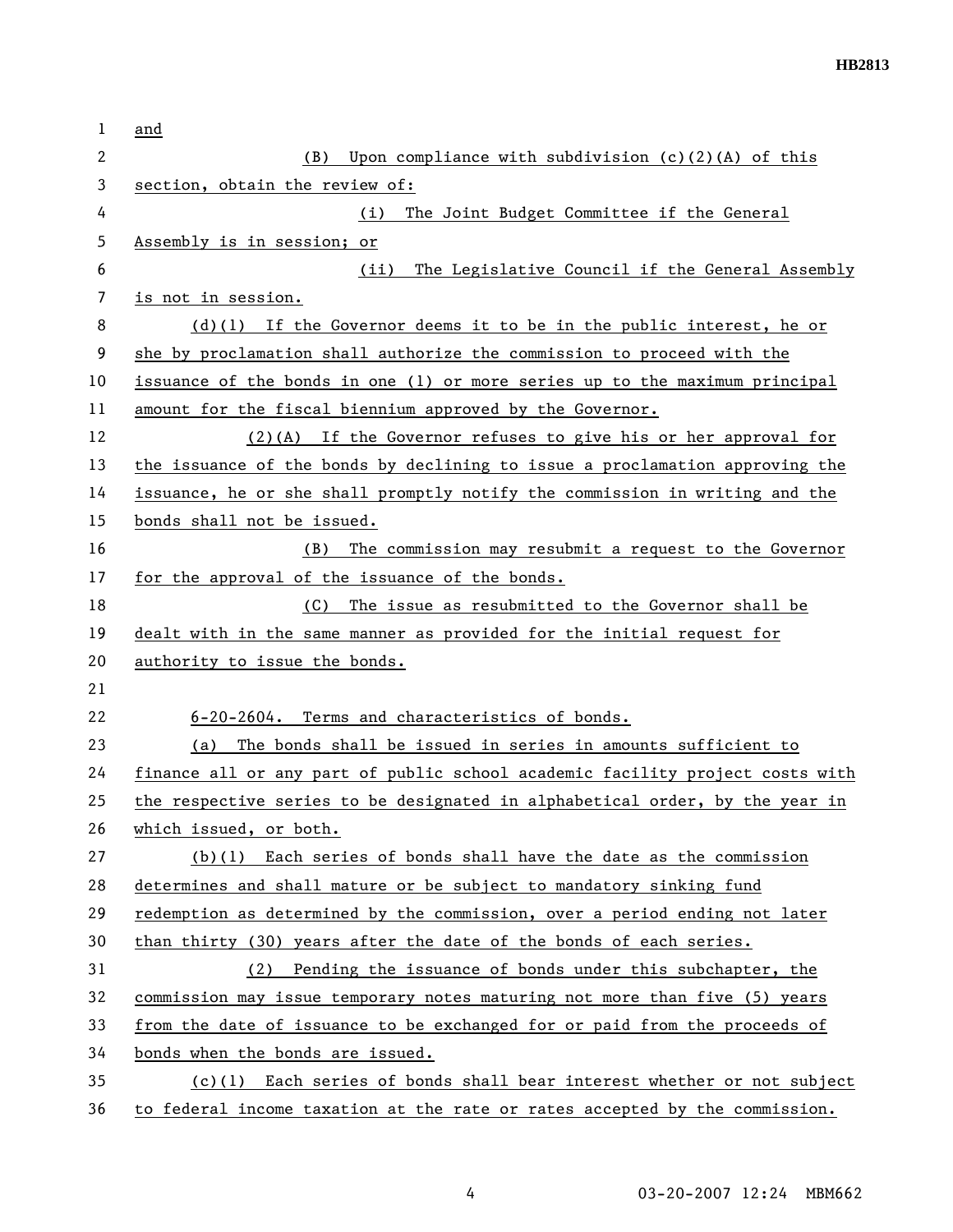| $\mathbf 1$ | Interest shall be payable at such times as the commission<br>(2)              |
|-------------|-------------------------------------------------------------------------------|
| 2           | shall determine.                                                              |
| 3           | The commission shall determine:<br>(d)                                        |
| 4           | The form of the bonds;<br>(1)                                                 |
| 5           | The denomination of the bonds;<br>(2)                                         |
| 6           | Whether the bonds may be exchanged for bonds of another form<br>(3)           |
| 7           | or denomination bearing the same rate of interest and date of maturity;       |
| 8           | Whether the bonds may be payable within or without the<br>(4)                 |
| 9           | state;                                                                        |
| 10          | Whether the bonds may be subject to redemption prior to<br>(5)                |
| 11          | maturity, including:                                                          |
| 12          | The manner of redemption; and<br>(A)                                          |
| 13          | The redemption prices; and<br>(B)                                             |
| 14          | Any other terms and conditions of the bonds.<br>(6)                           |
| 15          | The bonds shall have all the qualities of negotiable instruments<br>(e)       |
| 16          | or securities under the laws of the state, subject to the provision for       |
| 17          | registration of ownership.                                                    |
| 18          |                                                                               |
| 19          | 6-20-2605. Purpose of bonds.                                                  |
| 20          | Bonds issued under this subchapter shall be issued to finance on a            |
| 21          | temporary or permanent basis or to develop one (1) or more public school      |
| 22          | academic facility projects, and the proceeds of the bonds shall be applied to |
| 23          | the payment of public school academic facility project costs, the costs and   |
| 24          | expenses of issuance of the bonds, the repayment of indebtedness incurred to  |
| 25          | pay public school academic facility project costs, or for refunding of bonds  |
| 26          | as provided in § 6-20-2613.                                                   |
| 27          |                                                                               |
| 28          | Resolutions and trust indentures.<br>$6 - 20 - 2606$ .                        |
| 29          | The bonds shall be authorized by resolution of the commission.<br>(a)         |
| 30          | Each resolution shall contain the terms, covenants, and conditions<br>(b)     |
| 31          | deemed desirable for the bonds, including without limitation conditions       |
| 32          | pertaining to:                                                                |
| 33          | The establishment and maintenance of funds and accounts;<br>(1)               |
| 34          | (2)<br>The deposit and investment of revenues and of bond proceeds;           |
| 35          | and                                                                           |
| 36          | The rights and obligations of the state, its officers and<br>(3)              |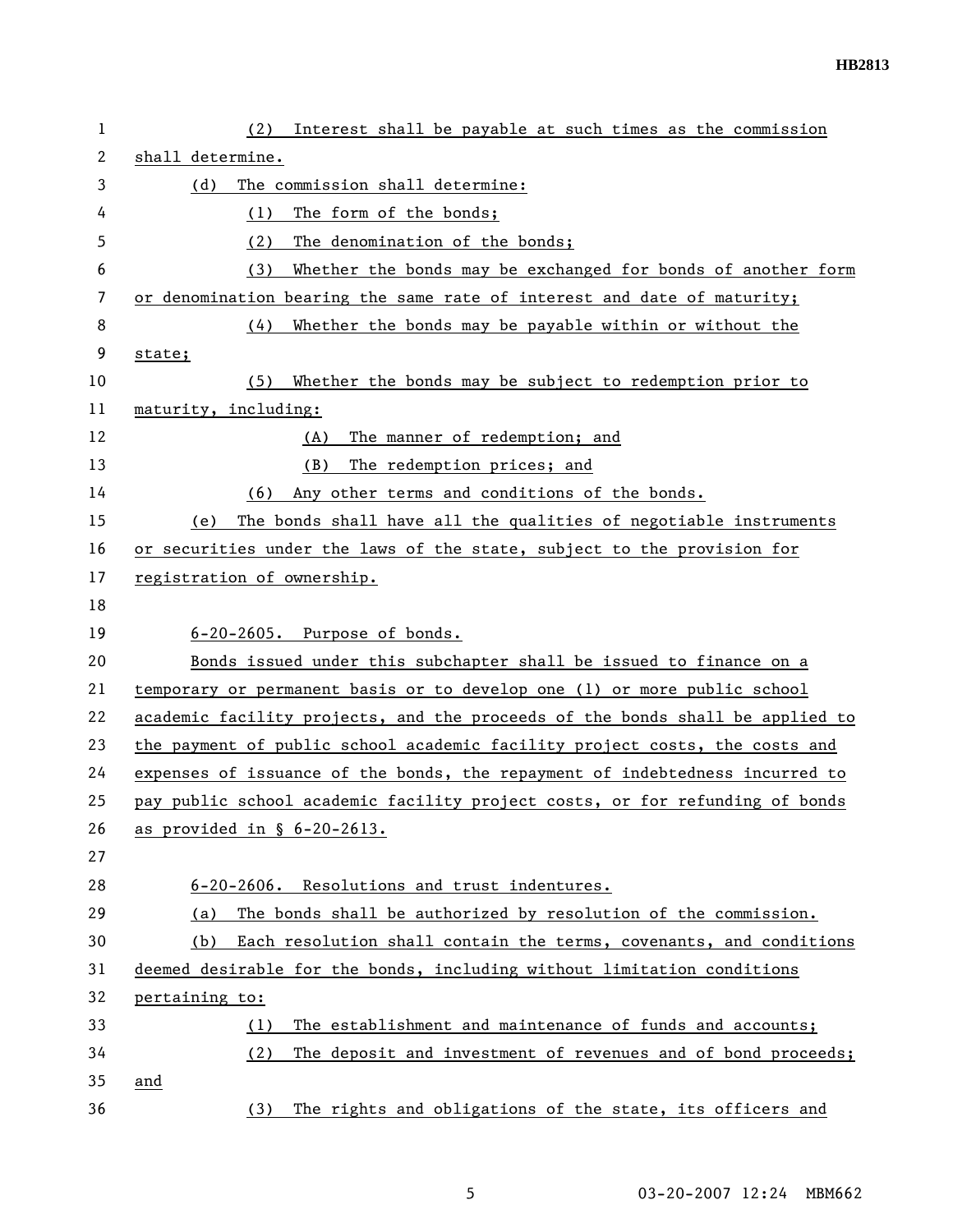| $\mathbf{1}$ | officials, the commission, and the registered owners of the bonds.            |
|--------------|-------------------------------------------------------------------------------|
| 2            | The resolution of the commission may provide for the execution and<br>(c)     |
| 3            | delivery by the commission of one (1) or more trust indentures with one (1)   |
| 4            | or more banks or trust companies located within or without the state,         |
| 5            | containing any of the terms, covenants, and conditions stated in subsection   |
| 6            | (b) of this section.                                                          |
| 7            | (d) A trust indenture shall be binding upon the state and its                 |
| 8            | agencies, officers, and officials to the extent set forth in this subchapter. |
| 9            |                                                                               |
| 10           | 6-20-2607. Form of bond - Signatures.                                         |
| 11           | (a) Each bond shall:                                                          |
| 12           | (1) Be signed with the manual or facsimile signatures of the                  |
| 13           | Governor, the members of the commission, and the Treasurer of State; and      |
| 14           | Have affixed, imprinted, or lithographed on the bond the<br>(2)               |
| 15           | Great Seal of the State of Arkansas.                                          |
| 16           | Interest coupons attached to the bonds, if any, shall be signed<br>(b)        |
| 17           | with the facsimile signature of the Treasurer of State.                       |
| 18           | Delivery of the bonds and coupons so executed shall be valid<br>(c)           |
| 19           | notwithstanding any change in persons holding such offices occurring after    |
| 20           | the bonds have been executed.                                                 |
| 21           |                                                                               |
| 22           | 6-20-2608. Sale of bonds.                                                     |
| 23           | The bonds may be sold:<br>(a)                                                 |
| 24           | Either at public or private sale in a manner and upon such<br>(1)             |
| 25           | terms as the commission determines to be reasonable and expedient for the     |
| 26           | purposes for which the commission was created; and                            |
| 27           | (2) At the price the commission determines acceptable, including              |
| 28           | sale at a discount.                                                           |
| 29           | The commission may employ administrative agents, fiscal agents,<br>(b)        |
| 30           | underwriters, architects, accountants, engineers, and legal counsel and may   |
| 31           | pay them reasonable compensation from the proceeds of the bonds.              |
| 32           | (c) The fees of any trustee or paying agent as well as the costs of           |
| 33           | publication of notices and of printing of the bonds, official statements, and |
| 34           | other documents relating to the sale of the bonds, the fees of any rating     |
| 35           | agency, and other reasonable costs of issuing and selling the bonds incurred  |
| 36           | by the commission may be paid from the proceeds of the bonds.                 |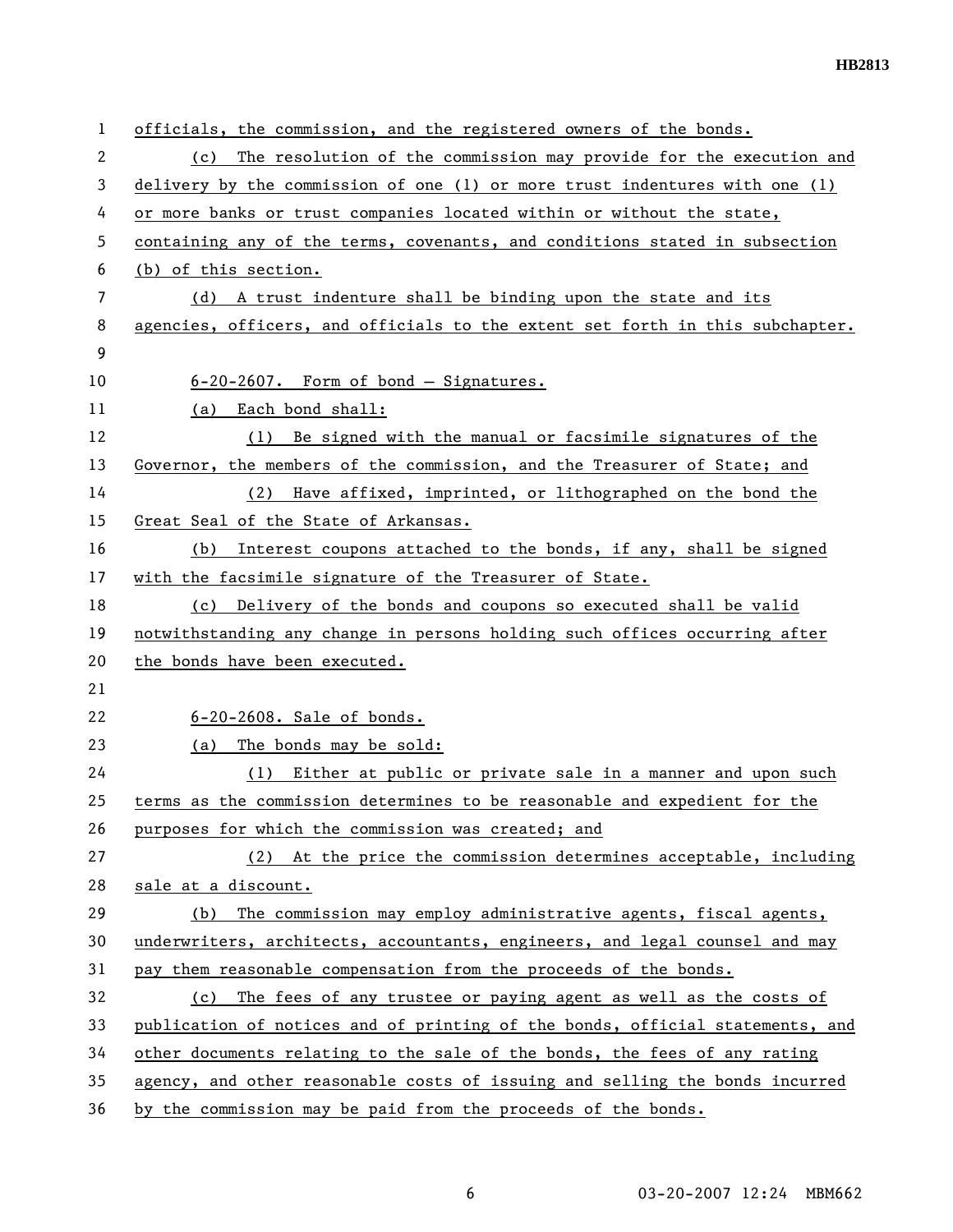| 1  |                                                                               |
|----|-------------------------------------------------------------------------------|
| 2  | 6-20-2609. Proceeds of bonds.                                                 |
| 3  | The proceeds from the sale of the bonds shall be deposited by the<br>(a)      |
| 4  | recipient thereof, as received, into trust funds either established in the    |
| 5  | State Treasury, or into accounts established outside the State Treasury in    |
| 6  | the name of the commission, to accomplish the purposes of this subchapter, in |
| 7  | amounts or portions as set forth in the resolution or trust indenture         |
| 8  | authorizing or securing the bonds issued to finance the development of public |
| 9  | school academic facilities projects.                                          |
| 10 | $(b)(1)$ There is established as a trust fund in the State Treasury an        |
| 11 | account designated as the School Academic Facilities Financing Act of 2007    |
| 12 | Bond Fund that is being created to provide for payment of all or a part of    |
| 13 | the debt service in connection with bonds issued under this subchapter.       |
| 14 | (2)(A) The Treasurer of State shall establish separate accounts               |
| 15 | and subaccounts within the fund to correspond to the applicable series of     |
| 16 | bonds.                                                                        |
| 17 | (B) In addition, there may be created in the State                            |
| 18 | Treasury such other funds, accounts, or subaccounts as the commission may     |
| 19 | determine to be necessary to accomplish the purposes of this subchapter.      |
| 20 | $(c)(1)$ All procedures and methods for the application of proceeds of        |
| 21 | any series of bonds to the financing of public school academic facilities     |
| 22 | project costs shall be set forth in writing.                                  |
| 23 | The writings shall be maintained as a part of the records of<br>(2)           |
| 24 | the commission.                                                               |
| 25 | The proceeds from the sale of the bonds and any moneys in the bond<br>(d)     |
| 26 | fund may be invested and reinvested by the State Investing Office in any of   |
| 27 | the following:                                                                |
| 28 | Direct obligations of the United States of America,<br>(1)                    |
| 29 | including obligations issued or held in book-entry form on the books of the   |
| 30 | Commission of the Treasury or obligations that are unconditionally guaranteed |
| 31 | as to principal and interest by the United States of America;                 |
| 32 | (2) Bonds, debentures, notes, or other evidences of indebtedness              |
| 33 | issued or guaranteed by any agencies of the United States government that are |
| 34 | backed by the full faith and credit of the United States of America;          |
| 35 | Senior debt obligations issued or guaranteed by agencies of<br>(3)            |
| 36 | the United States government that are non-full faith and credit agencies;     |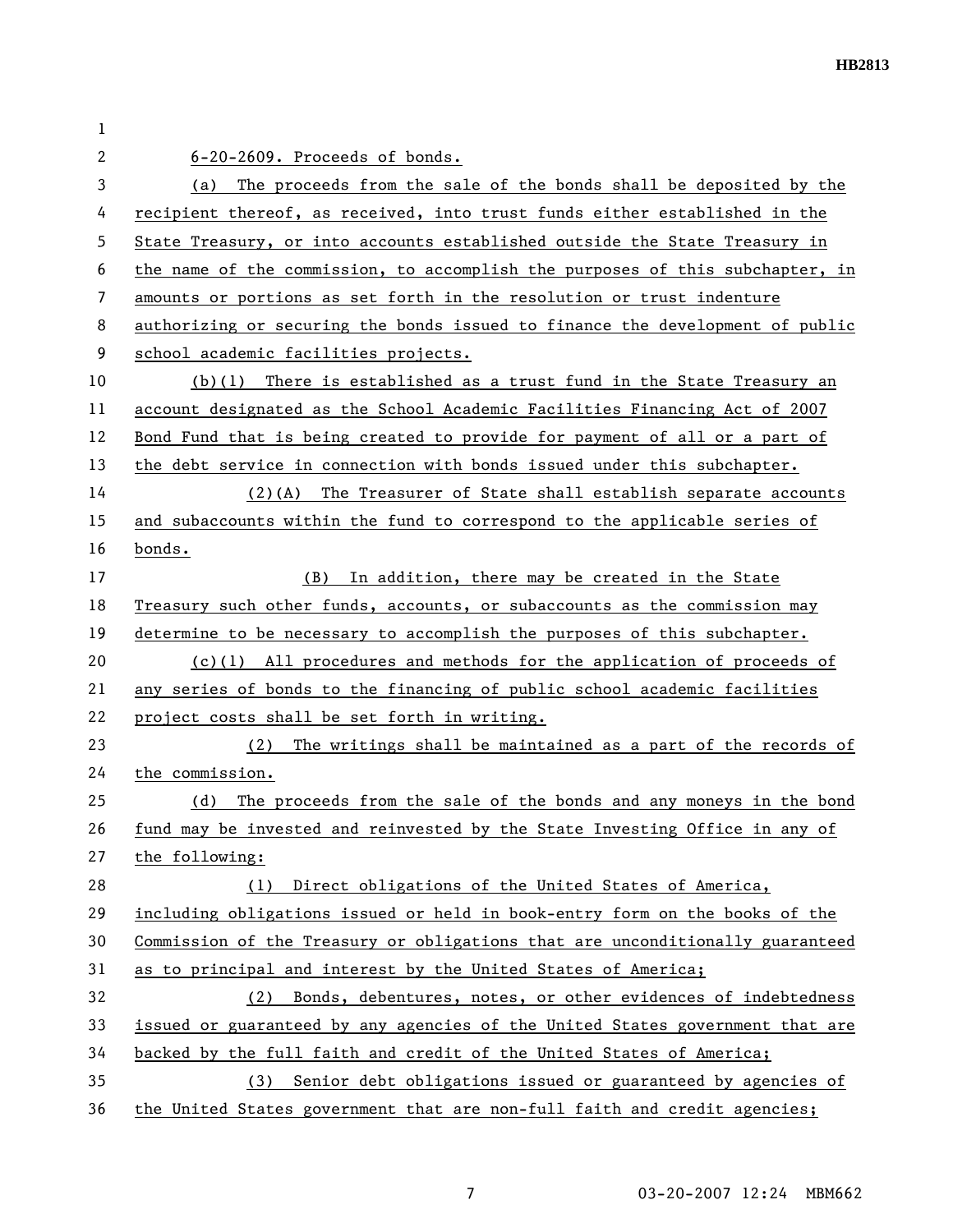| 1  | Money market funds investing exclusively in the investments<br>(4)            |
|----|-------------------------------------------------------------------------------|
| 2  | described in subdivision (e)(1), (2), or (3) of this section;                 |
| 3  | (5) Certificates of deposit providing for deposits secured at                 |
| 4  | all times by collateral described in subdivisions (e)(1), (2), or (3) of this |
| 5  | section if:                                                                   |
| 6  | The certificates of deposit are issued by commercial<br>(A)                   |
| 7  | banks whose deposits are insured by the Federal Deposit Insurance Corporation |
| 8  | and whose collateral is held by a third party; and                            |
| 9  | (B) The State Investing Office or its assigns have a                          |
| 10 | perfected first security interest in the collateral;                          |
| 11 | (6) Certificates of deposit, savings accounts, deposit accounts               |
| 12 | or money market deposits, all of which are fully insured by the Federal       |
| 13 | Deposit Insurance Corporation;                                                |
| 14 | (7) Bonds or notes issued by the state or any municipality,                   |
| 15 | county, or school district, community college district, or regional solid     |
| 16 | waste management district in the state or any agency or instrumentality of    |
| 17 | the state;                                                                    |
| 18 | Investment agreements with financial institutions or<br>(8)                   |
| 19 | insurance companies which are rated in one (1) of the two (2) highest rating  |
| 20 | categories of a nationally recognized rating agency;                          |
| 21 | (9) Repurchase agreements providing for the transfer of                       |
| 22 | securities from a dealer bank or securities firm to the State Investing       |
| 23 | Office and the transfer of cash from the State Investing Office to the dealer |
| 24 | bank or securities firm with an agreement that the dealer bank or securities  |
| 25 | firm will repay the cash plus a yield to the State Investing Office in        |
| 26 | exchange for the securities at a specified date if the repurchase agreements  |
| 27 | satisfy the following criteria:                                               |
| 28 | Repurchase agreements must be between the State<br>(A)                        |
| 29 | Investing Office and a dealer bank or securities firm described as follows:   |
| 30 | Dealers with at least one hundred million<br>(i)                              |
| 31 | dollars (\$100,000,000) in capital; or                                        |
| 32 | (ii) Banks whose deposits are insured by the Federal                          |
| 33 | Deposit Insurance Corporation; and                                            |
| 34 | The written repurchase agreement contract must include<br>(B)                 |
| 35 | the following:                                                                |
| 36 | Securities that are acceptable for transfer are<br>(i)                        |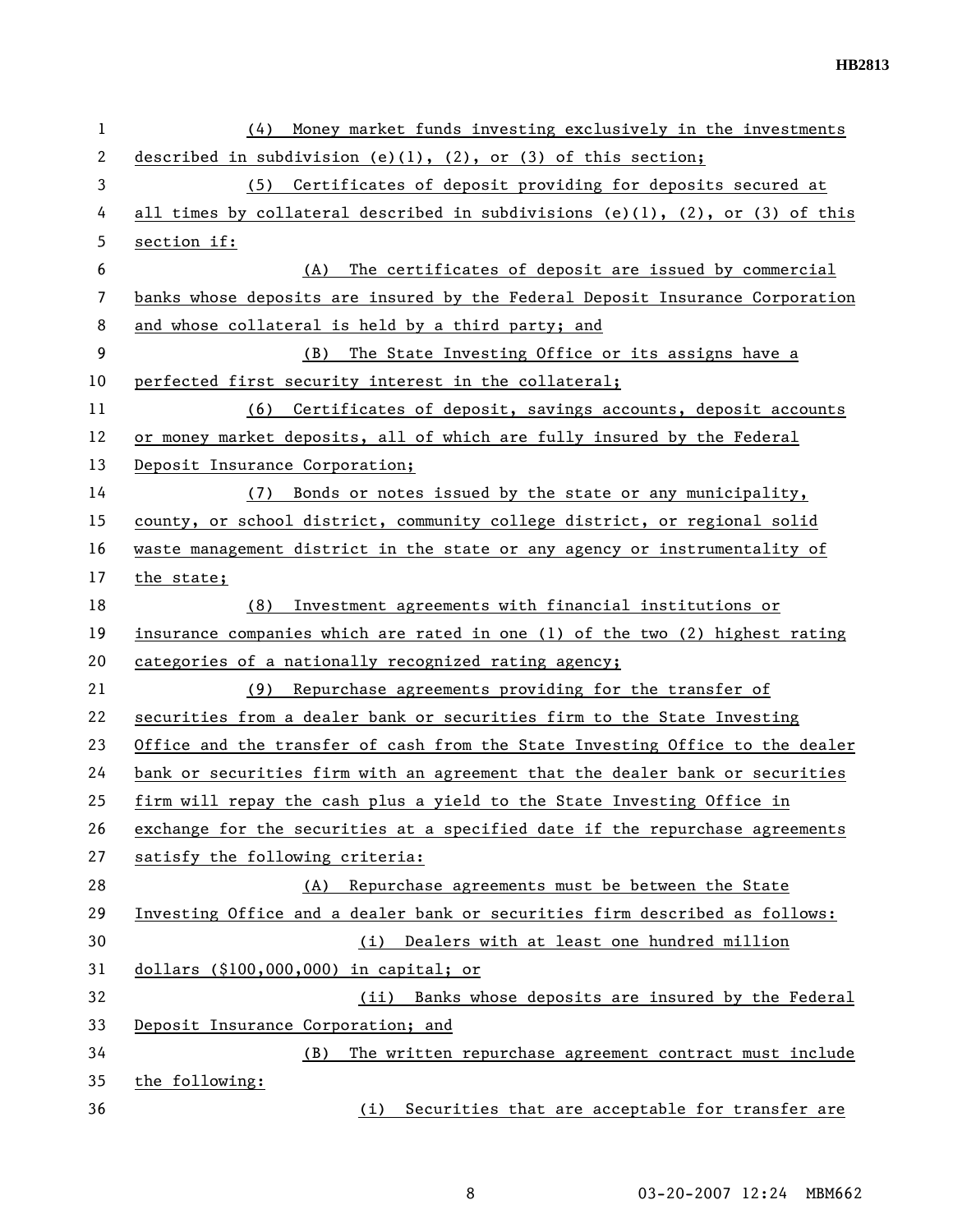| 1  | those listed in subdivision (e)(1),(2), or (3) of this section;               |
|----|-------------------------------------------------------------------------------|
| 2  | The term of the repurchase agreement may be up<br>(ii)                        |
| 3  | to thirty (30) days;                                                          |
| 4  | (iii) The collateral must be delivered to the State                           |
| 5  | Investing Office, trustee if the trustee is not supplying the collateral, or  |
| 6  | to a third party acting as agent for the trustee if the trustee is supplying  |
| 7  | the collateral, before or at the time of the payment and perfection by        |
| 8  | possession of certificated securities; and                                    |
| 9  | $(iv)$ (a) The securities must be valued weekly,                              |
| 10 | market-to-market at current market price plus accrued interest.               |
| 11 | (b) The value of collateral must be equal to                                  |
| 12 | one hundred three percent (103%) of the amount of cash transferred by the     |
| 13 | State Investing Office to the dealer bank or security firm under the          |
| 14 | repurchase agreement plus accrued interest.                                   |
| 15 | (c) If the value of securities held as                                        |
| 16 | collateral declines below one hundred and three percent (103%) of the value   |
| 17 | of the cash transferred by the State Investing Office, then additional cash,  |
| 18 | acceptable securities, or a combination of cash and securities must be        |
| 19 | transferred and held by the State Investing Office; and                       |
| 20 | Any other investment authorized by state law.<br>(10)                         |
| 21 |                                                                               |
| 22 | 6-20-2610. Full faith and credit of state pledged to repay bonds.             |
| 23 | The bonds shall be the direct general obligations of the state for the        |
| 24 | payment of debt service on which the full faith and credit of the state are   |
| 25 | irrevocably pledged so long as any such bonds are outstanding. The bonds      |
| 26 | shall be payable from the general revenues of the state, and the amount of    |
| 27 | general revenues of the state as is necessary is and shall remain pledged to  |
| 28 | the payment of debt service on the bonds.                                     |
| 29 |                                                                               |
| 30 | 6-20-2611. Payment of debt service on the bonds.                              |
| 31 | $(a)(1)$ On or before the commencement of each fiscal year, the Chief         |
| 32 | Fiscal Officer of the State shall determine the estimated amount required for |
| 33 | payment of all or a part of the debt service on the bonds issued under this   |
| 34 | subchapter during the fiscal year to determine what amount of general         |
| 35 | revenues of the state will be required.                                       |
| 36 | The Chief Fiscal Officer of the State shall certify the<br>(2)                |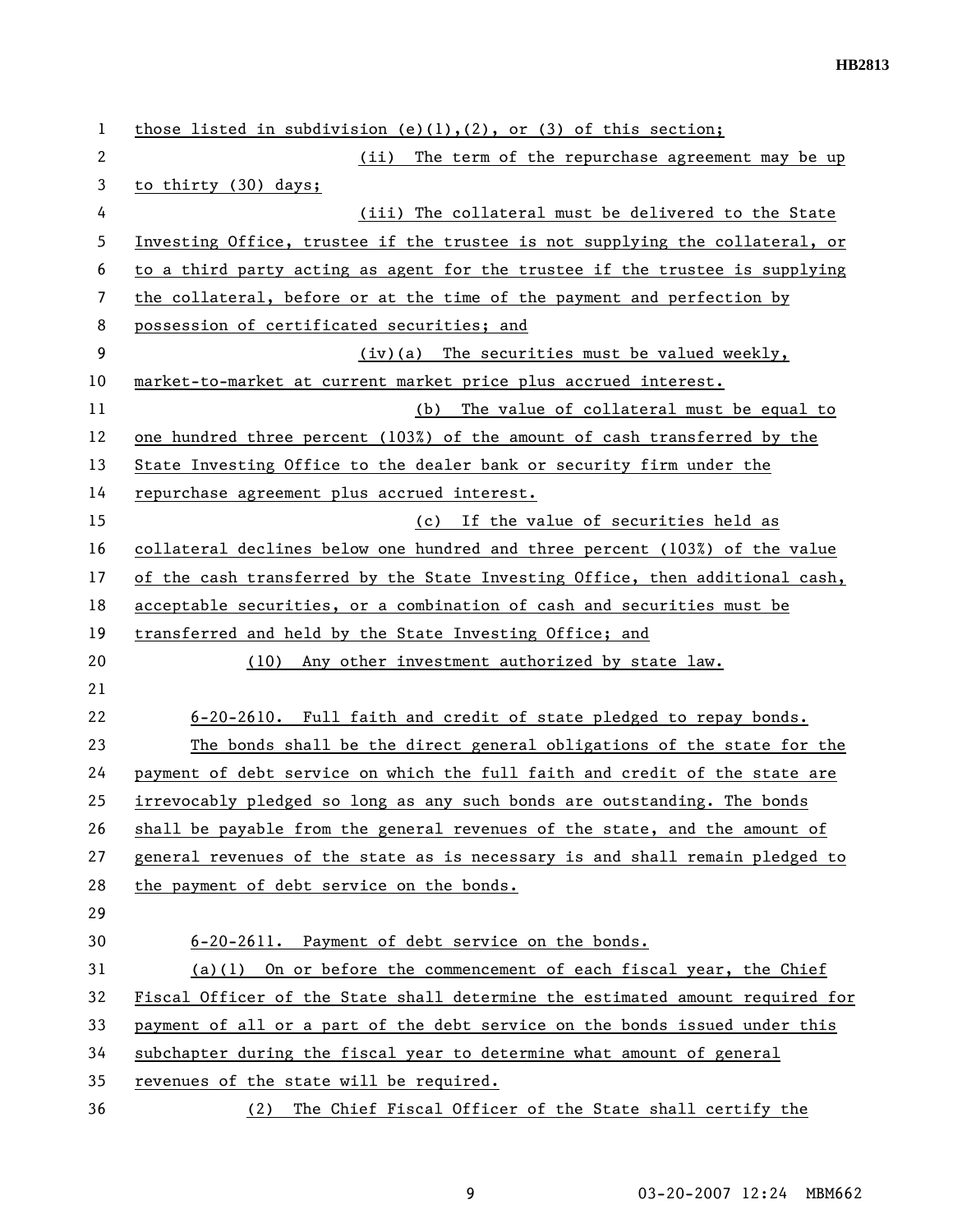| 1  | estimated amount to the Treasurer of State.                                   |
|----|-------------------------------------------------------------------------------|
| 2  | The Treasurer of State shall then make monthly transfers<br>(3)               |
| 3  | from the State Apportionment Fund to the Bond Fund of the amount of general   |
| 4  | revenues of the state required to pay the maturing debt service on bonds      |
| 5  | issued under this subchapter.                                                 |
| 6  | $(b)(1)$ The obligation to make monthly transfers of general revenues of      |
| 7  | the state from the State Apportionment Fund to the Bond Fund shall constitute |
| 8  | a first charge against the general revenues of the state prior to all other   |
| 9  | uses to which the general revenues of the state are devoted, either under     |
| 10 | present law or under any laws that may be enacted in the future.              |
| 11 | (2) However, to the extent other general obligation bonds of the              |
| 12 | state have been issued or may subsequently be issued, all general obligation  |
| 13 | bonds shall rank on a parity of security with respect to payment from general |
| 14 | revenues of the state.                                                        |
| 15 | (c) Moneys credited to the Bond Fund shall be used only to pay debt           |
| 16 | service on the bonds, either at maturity or upon redemption prior to          |
| 17 | maturity, and for such purposes the Treasurer of State is designated          |
| 18 | Disbursing Officer to administer such funds in accordance with this           |
| 19 | subchapter.                                                                   |
| 20 | Moneys in the Bond Fund over and above the amount necessary to<br>(d)         |
| 21 | insure the prompt payment of debt service on the bonds, and the establishment |
| 22 | and maintenance of a reserve fund, if any, may be used for the redemption of  |
| 23 | bonds prior to maturity under the provisions pertaining to redemption prior   |
| 24 | to maturity, as set forth in the resolution or trust indenture authorizing or |
| 25 | securing the bonds.                                                           |
| 26 |                                                                               |
| 27 | 6-20-2612. Bonds exempt from state, county, and municipal taxes.              |
| 28 | Bonds and the interest on the bonds issued under this subchapter are          |
| 29 | exempt from state, county, and municipal taxes, including income taxes,       |
| 30 | inheritance taxes, and property taxes. The bonds shall be eligible to secure  |
| 31 | deposits of all public funds and shall be legal for investment of bank funds, |
| 32 | fiduciary funds, insurance company funds, trust funds, and public funds.      |
| 33 |                                                                               |
| 34 | 6-20-2613. Refunding bonds.                                                   |
| 35 | (a)(1) Bonds may be issued under this subchapter to refund any                |
| 36 | outstanding bonds issued under this subchapter.                               |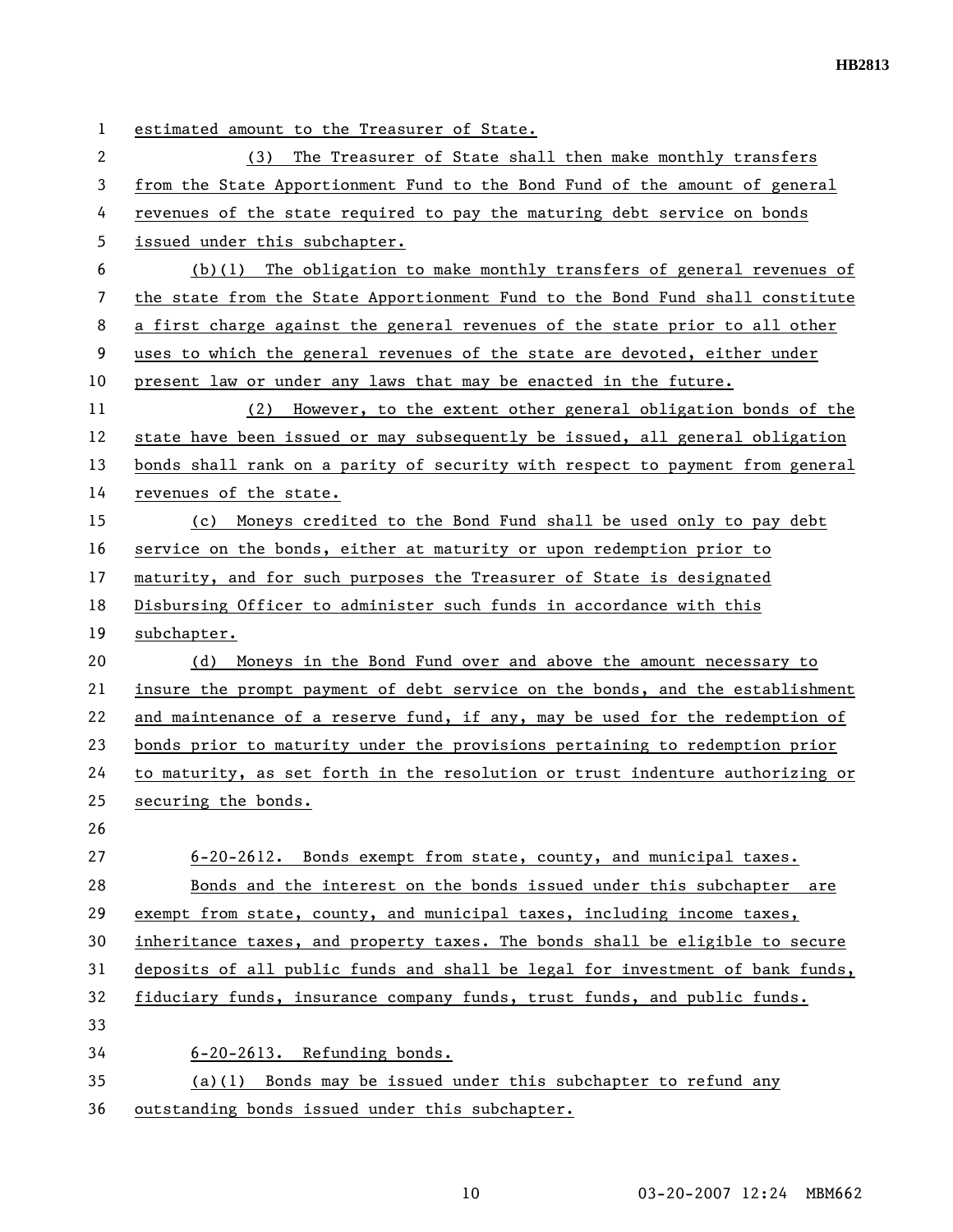| 1  | Bonds issued under this section:<br>(2)                                       |
|----|-------------------------------------------------------------------------------|
| 2  | (A) Do not require the commission to submit a written plan                    |
| 3  | to the Governor under $\S$ 15-20-1203(c); and                                 |
| 4  | Are not subject to the requirements for the approval<br>(B)                   |
| 5  | and proclamation of the Governor under $\S$ 15-20-1203(d).                    |
| 6  | (b)(1) The refunding bonds may be either sold for cash or delivered in        |
| 7  | exchange for the outstanding obligations.                                     |
| 8  | (2) If sold for cash, the proceeds may be applied to the payment              |
| 9  | of the obligations refunded or may be deposited in irrevocable trust for the  |
| 10 | retirement of the outstanding obligations either at maturity or on an         |
| 11 | authorized redemption date.                                                   |
| 12 | $(c)(1)$ Refunding bonds shall in all respects be authorized, issued,         |
| 13 | and secured as provided for the bonds being refunded and shall have all the   |
| 14 | attributes of the refunded bonds.                                             |
| 15 | To the extent that the refunding bonds are not in a greater<br>(2)            |
| 16 | principal amount than the outstanding principal amount of the bonds being     |
| 17 | refunded, the principal amount of the refunding bonds shall not be subject to |
| 18 | the limit of seven hundred fifty million dollars (\$750,000,000) set forth in |
| 19 | § 6-20-2603(a) or the limit of one hundred fifty million dollars              |
| 20 | $(150,000,000)$ set forth in § 6-20-2603(b).                                  |
| 21 | The resolution or trust indenture under which the refunding bonds<br>(d)      |
| 22 | are issued shall provide that any refunding bonds shall have the same         |
| 23 | priority of payment as the obligations refunded.                              |
| 24 |                                                                               |
| 25 | 6-20-2614. Additional powers of the commission.                               |
| 26 | In addition to powers conferred under other laws, the commission may          |
| 27 | take appropriate action to carry out the purposes of this subchapter.         |
| 28 |                                                                               |
| 29 | 6-20-2615. No impairment of bond obligations.                                 |
| 30 | This subchapter constitutes a contract between the state and the<br>(a)       |
| 31 | registered owners of all bonds issued under this subchapter.                  |
| 32 | The contract shall never be impaired, and any violation of its<br>(b)         |
| 33 | terms whether under purported legislative authority or otherwise shall be     |
| 34 | enjoined by the courts at the suit of any bondholder or any taxpayer.         |
| 35 | In like suit against the commission, the Treasurer of State, or<br>(c)        |
| 36 | other appropriate agency, officer, or official of the state, the courts shall |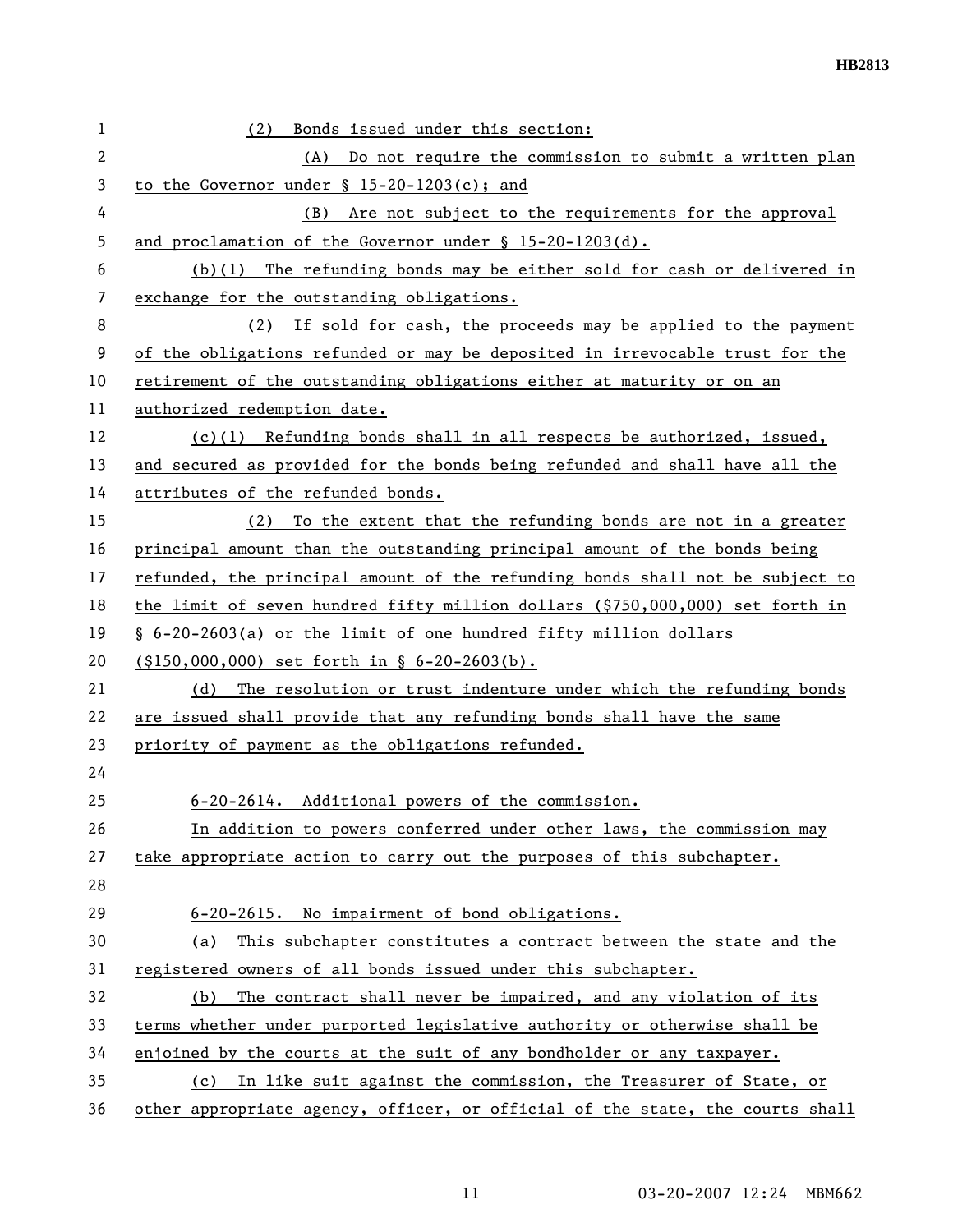| 1              | prevent a diversion of any revenues pledged hereunder and shall compel the    |
|----------------|-------------------------------------------------------------------------------|
| 2              | restoration of diverted revenues by injunction or mandamus.                   |
| 3              | (d) Without limiting any other appropriate remedy at law or in equity,        |
| 4              | a bondholder may by an appropriate action including without limitation        |
| 5              | injunction or mandamus compel the performance of all covenants and            |
| 6              | obligations of the state, its officers and officials, under this subchapter.  |
| $\overline{7}$ |                                                                               |
| 8              | 6-20-2616. No obligations until bonds issued.                                 |
| 9              | This subchapter shall not create any right of any character unless the        |
| 10             | first series of bonds authorized by this subchapter has been sold and         |
| 11             | delivered.                                                                    |
| 12             |                                                                               |
| 13             | 6-20-2617. Election.                                                          |
| 14             | $(a)(1)(A)$ Bonds shall not be issued under this subchapter except with       |
| 15             | the consent of a majority of the qualified electors of the state voting on    |
| 16             | the question in substantially the form described in this section at any       |
| 17             | general election as determined by the Governor, unless the Governor, by       |
| 18             | proclamation, calls a special election concerning the issuance of bonds under |
| 19             | this subchapter.                                                              |
| 20             | (B) If the Governor does not place the issue on the ballot                    |
| 21             | at any general election or call a special election concerning the issuance of |
| 22             | bonds under this subchapter on or before June 30, 2011, the provisions of     |
| 23             | this subchapter shall be void and no bonds shall be issued.                   |
| 24             | (2) If the question is presented at a general election, notice                |
| 25             | thereof shall be published by the Secretary of State by one (1) insertion in  |
| 26             | a newspaper of general circulation in the state at least sixty (60) days      |
| 27             | prior to the general election, and notice thereof shall be mailed to each     |
| 28             | county board of election commissioners and the sheriff of each county at      |
| 29             | least sixty (60) days prior to the general election.                          |
| 30             | (3) If a special election is called by the Governor, the                      |
| 31             | proclamation of the special election shall be made at least sixty (60) days   |
| 32             | prior to the date fixed by the proclamation for the election, and notice of   |
| 33             | the special election shall be given by publication of the proclamation for    |
| 34             | one (1) insertion in one (1) newspaper of general circulation published in    |
| 35             | each county in the state not less than thirty (30) days prior to the date of  |
| 36             | the special election.                                                         |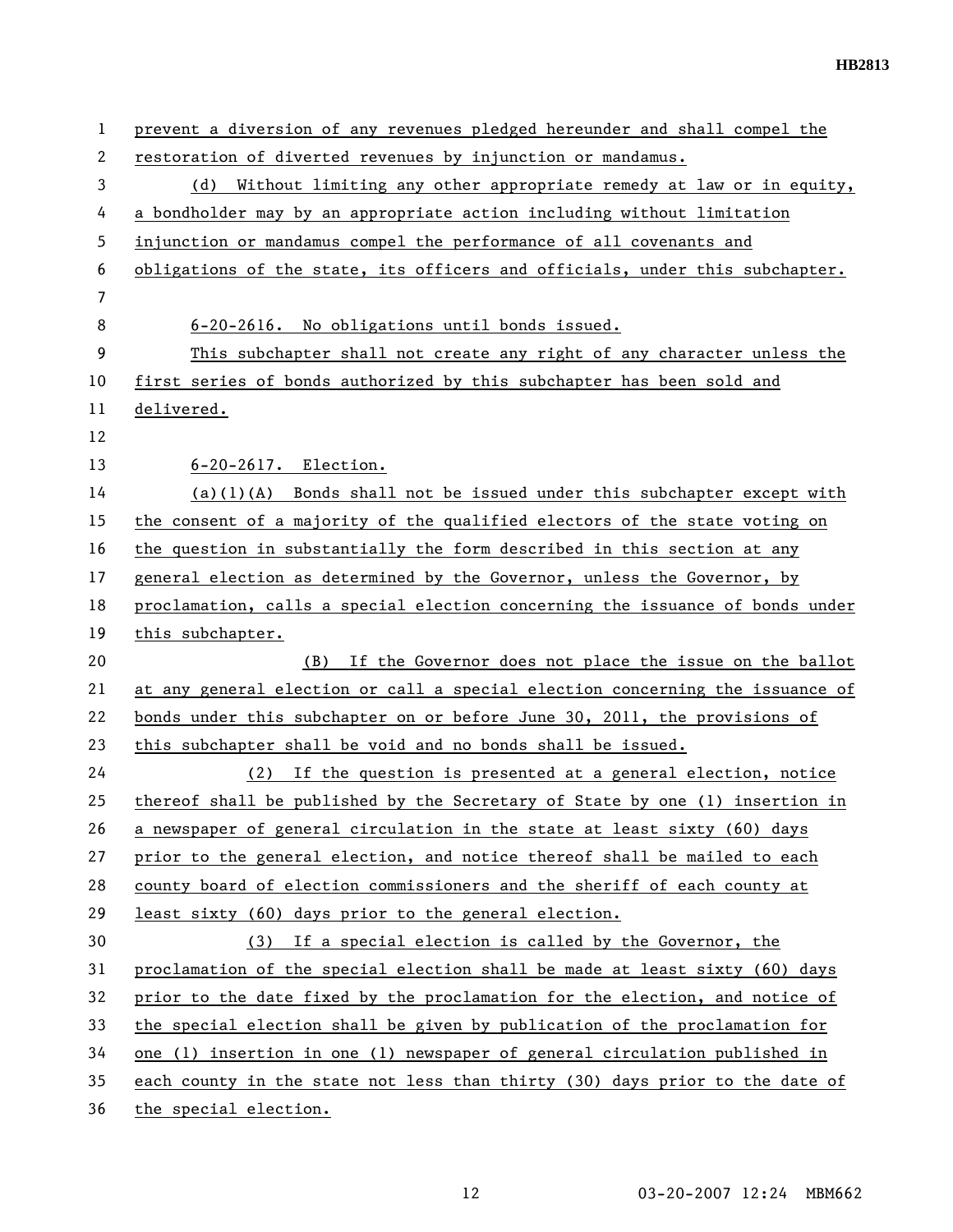| 1  | $(4)$ If there is no newspaper regularly published in a county,               |
|----|-------------------------------------------------------------------------------|
| 2  | the proclamation may be published in any newspaper having a general           |
| 3  | circulation in the county.                                                    |
| 4  | (b) In the case of the notice or proclamation for the election, it            |
| 5  | shall not be necessary to publish this subchapter in its entirety, but the    |
| 6  | notice or proclamation shall state that it is issued to submit to the people  |
| 7  | substantially the following question:                                         |
| 8  | "Shall the commission be authorized to issue General Obligation bonds under   |
| 9  | the authority of the Arkansas Public School Academic Facilities Financing Act |
| 10 | of 2007, for the financing of public school academic facilities to serve the  |
| 11 | citizens of the State of Arkansas, in total principal amount not to exceed    |
| 12 | seven hundred fifty million dollars (\$750,000,000) in series from time to    |
| 13 | time in principal amounts not to exceed, without prior approval of the        |
| 14 | General Assembly, one hundred fifty million dollars (\$150,000,000) in any    |
| 15 | fiscal biennium, which bonds shall be secured by a pledge of the full faith   |
| 16 | and credit of the State of Arkansas?"                                         |
| 17 | (c) Whether the question is presented at a general election or at a           |
| 18 | special election, the title of this subchapter shall be the ballot title, and |
| 19 | there shall be printed on the ballot the proposition as stated above and the  |
| 20 | following:                                                                    |
| 21 | "FOR Issuance of State of Arkansas Public School Academic Facilities General  |
| 22 | Obligation bonds                                                              |
| 23 |                                                                               |
| 24 | AGAINST Issuance of State of Arkansas Public School Academic Facilities       |
| 25 | 11<br>General Obligation bonds                                                |
| 26 | $(d)(1)$ The county boards of election commissioners of the several           |
| 27 | counties of the state shall hold and conduct the election, and each board may |
| 28 | take action with respect to the appointment of election officials and other   |
| 29 | matters as the law requires.                                                  |
| 30 | The vote shall be canvassed and the result declared in each<br>(2)            |
| 31 | county by the county boards of election commissioners.                        |
| 32 | Within ten (10) days after the date of the election the<br>(3)                |
| 33 | results shall be certified by the county boards of election commissioners to  |
| 34 | the Secretary of State who shall tabulate all returns received by him or her  |
| 35 | and certify to the Governor the total vote for and against the proposition    |
| 36 | submitted under this section.                                                 |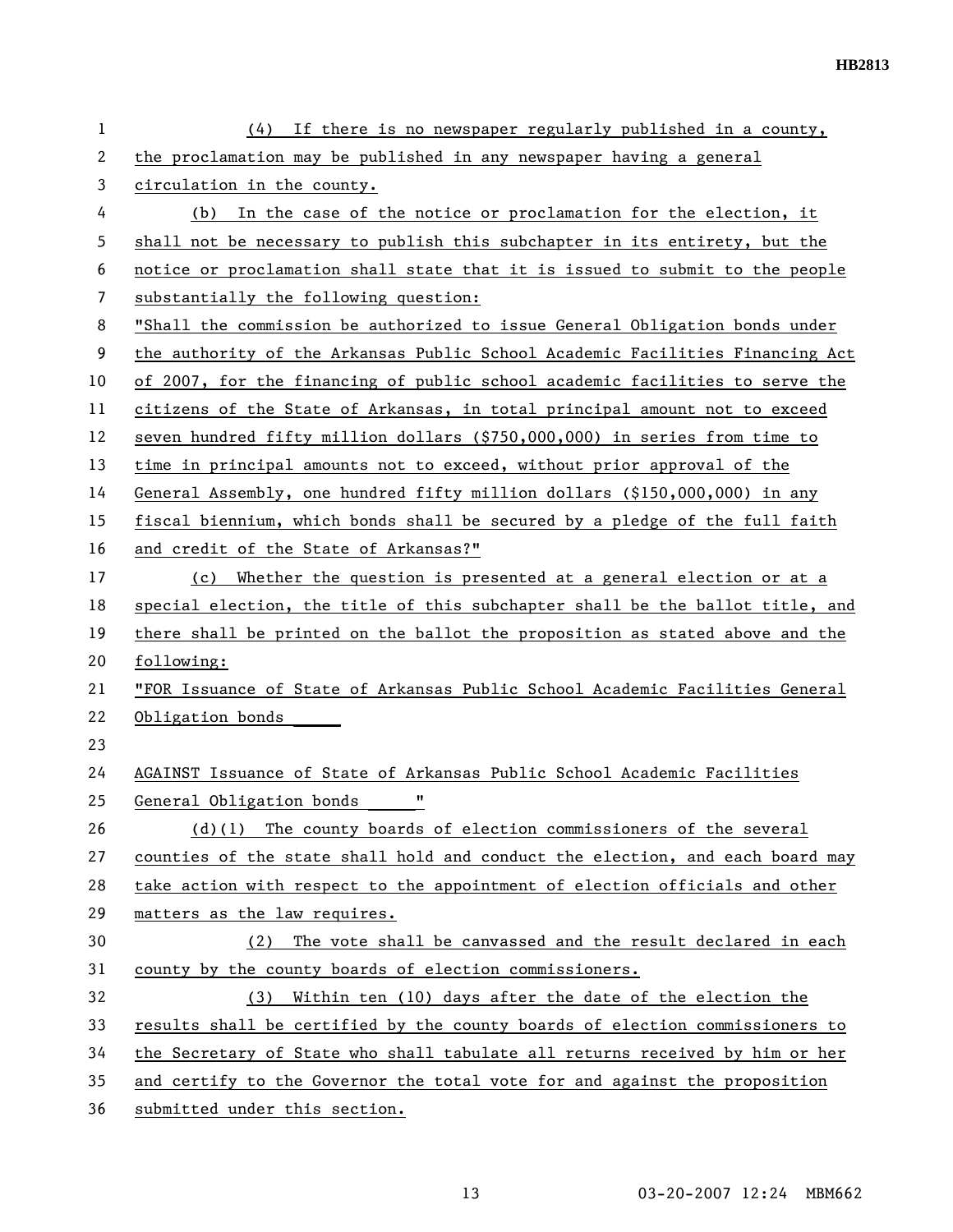| 1  | The result of the election shall be proclaimed by the Governor by<br>(e)      |
|----|-------------------------------------------------------------------------------|
| 2  | publication one (1) time in a newspaper published in the City of Little Rock, |
| 3  | Arkansas, and the results as proclaimed shall be conclusive unless attacked   |
| 4  | in the courts within thirty (30) days after the date of the publication.      |
| 5  |                                                                               |
| 6  | 6-20-2618. Effect of election.                                                |
| 7  | (a) If a majority of the qualified electors voting on the question            |
| 8  | vote for the issuance of the bonds, the commission shall proceed with the     |
| 9  | sale and the issuance of the bonds as provided in this subchapter.            |
| 10 | If a majority of the qualified electors voting on the question<br>(b)         |
| 11 | vote against the issuance of the bonds, the bonds authorized by this          |
| 12 | subchapter shall not be sold or issued, and this subchapter shall be of no    |
| 13 | further effect.                                                               |
| 14 |                                                                               |
| 15 | 6-20-2619. No waiver of previous authority to issue bonds.                    |
| 16 | This subchapter shall not constitute a waiver of the authority to issue       |
| 17 | bonds under any other legislation authorizing the issuance of bonds for       |
| 18 | similar purposes.                                                             |
| 19 |                                                                               |
| 20 | 6-20-2620. Severability.                                                      |
| 21 | If, for any reason, any section or provision of this subchapter shall         |
| 22 | be held to be unconstitutional or invalid for any reason, such holding shall  |
| 23 | not effect the remainder of this subchapter, but this subchapter, insofar as  |
| 24 | it is not in conflict with the Constitution of the State or the Constitution  |
| 25 | of the United States, shall be permitted to stand, and the various provisions |
| 26 | of this subchapter are hereby declared to be severable for that purpose.      |
| 27 |                                                                               |
| 28 | 6-20-2621. Cases involving bonds.                                             |
| 29 | A case involving the validity of this subchapter or involving the bonds       |
| 30 | issued under this subchapter shall be deemed of public interest and shall be  |
| 31 | advanced by all courts and heard as a preferred cause, and all appeals from   |
| 32 | judgments or decrees rendered in such cases shall be taken within thirty (30) |
| 33 | days after rendition of the judgment or decree.                               |
| 34 |                                                                               |
| 35 | 6-20-2622. Construction of subchapter.                                        |
| 36 | This subchapter shall be liberally construed to accomplish its<br>(a)         |